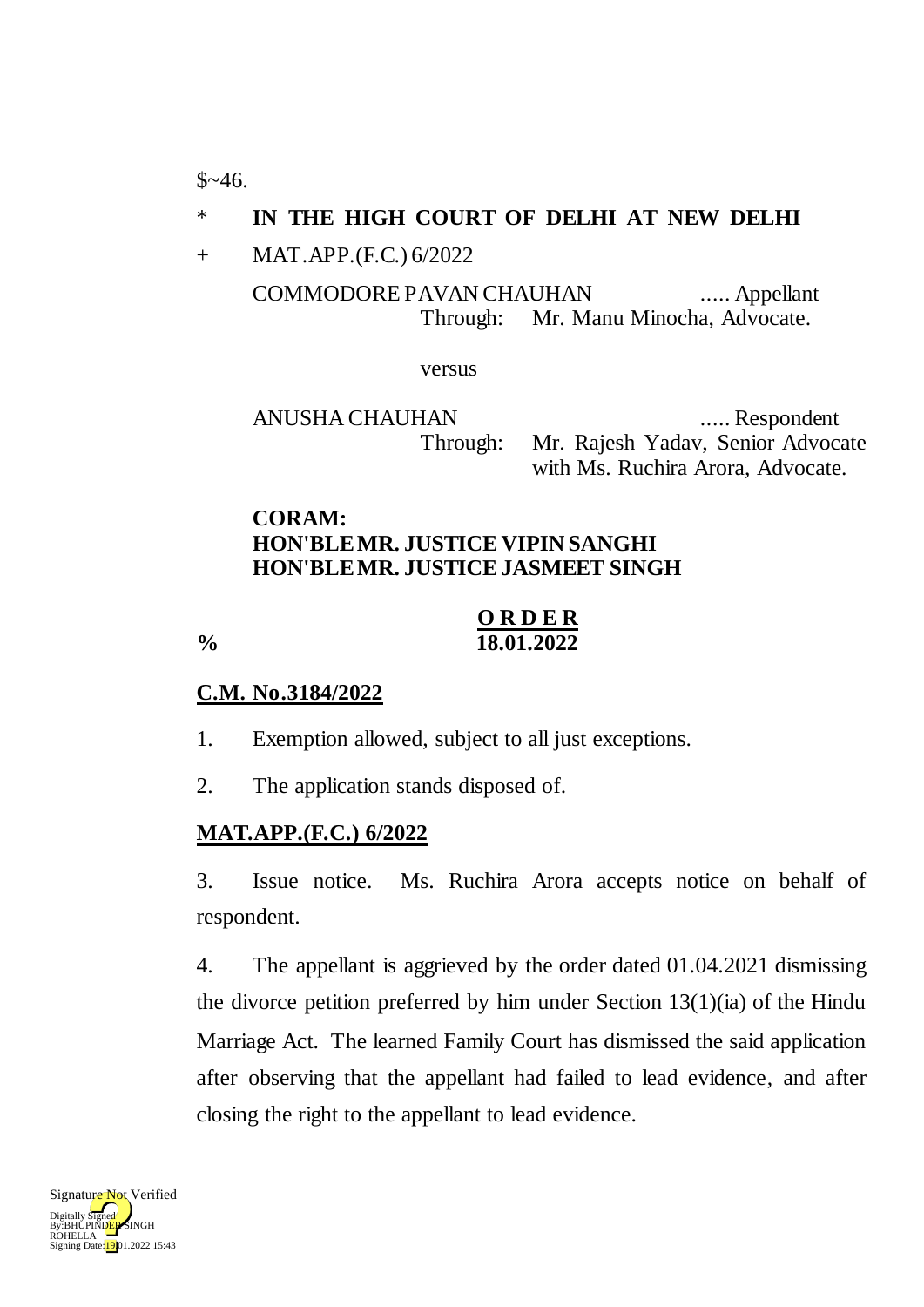5. The submission of learned counsel for the appellant is that the parties were negotiating a settlement for which time was sought from the Court repeatedly, and on that account, the affidavits by way of evidence have not been filed.

6. Mr. Yadav, learned senior counsel for the respondent, who appears on advance notice, very fairly states that the position  $-$  as narrated by the appellant, is correct.

7. We are dismayed at the approach adopted by Ms. Anju Bajaj Chandna, Principal Judge, Family Court, New Delhi District, Patiala House Courts, New Delhi. The endeavour of the Court cannot be simply to dispose of matters, one way or another at the cost of sacrificing the cause of justice. The Family Courts are expected to function so as to bring about a settlement, if possible. Since the parties, themselves, were seeking an adjournment on account of them being in negotiation, there was no justification for the Family Court to have declined the request for adjournment made before it; to have closed the right of the appellant to lead evidence and; to proceed to judgment dismissing the divorce petition. The impugned order reflects very poorly in the manner in which the Family Court has conducted itself.

8. We, accordingly, set aside the impugned order and restore HMA No.116/2019.

9. Both counsels state that the parties may be referred for mediation. We, accordingly, direct the parties to appear before the Delhi High Court Mediation & Conciliation Centre on 20.01.2022 at 03:00 p.m. The mediation report shall be filed before the Family Court.